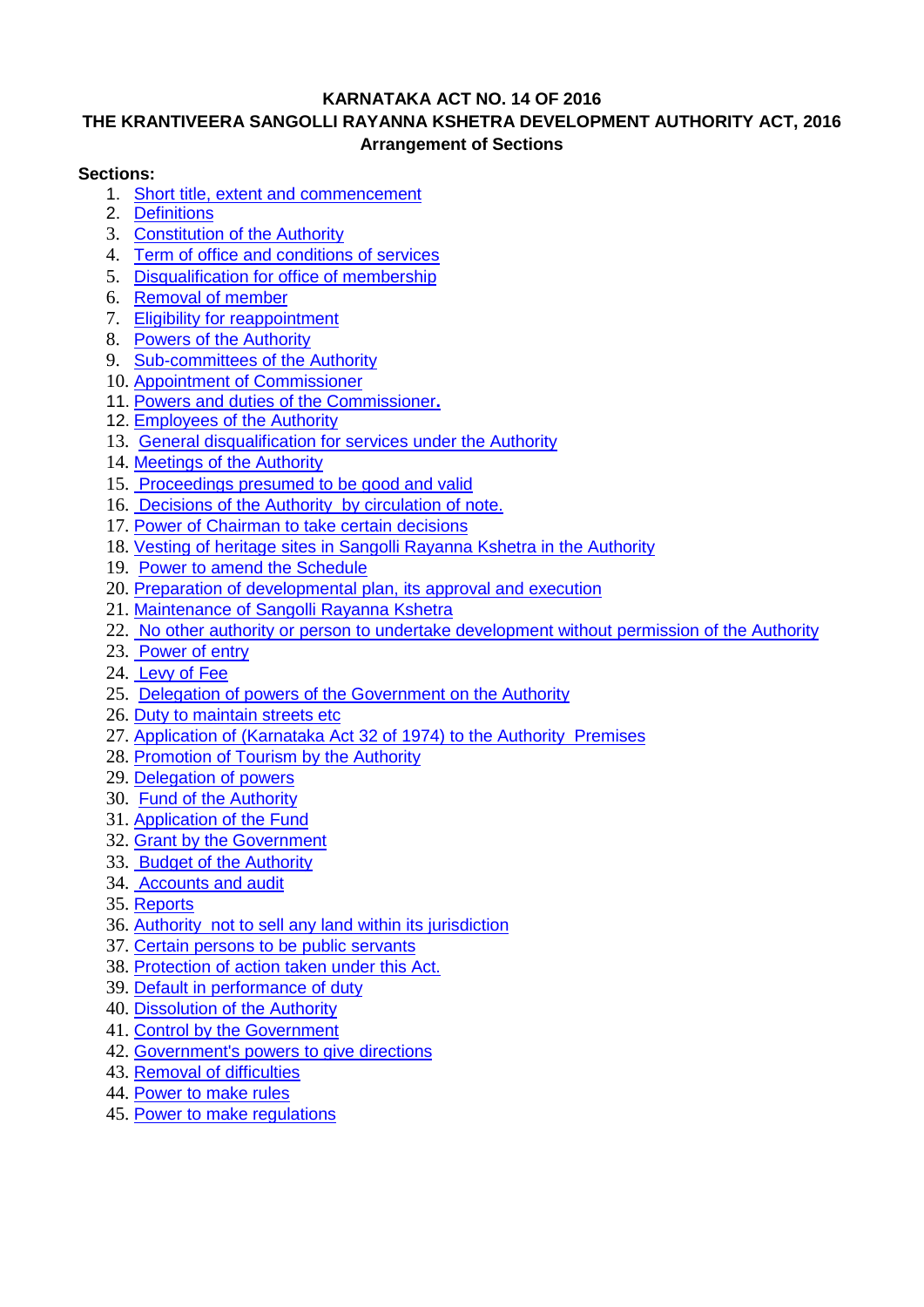### **STATEMENT OF OBJECTS AND REASONS**

**Amending Act 14 of 2016.-** It is considered necessary, to provide for the Establishment of an Authority called Krantiveera Sangolli Rayanna Kshetra Development Authority for development and maintenance of Krantiveera Sangolli Rayanna Kshetra in to an International Heritage, Cultural and Tourist centre, and for the matters connected therewith or incidental thereto.

Hence the Bill.

[L.A. Bill No. of 2, File No. Samvyashae 48 Shasana 2015] [entry 5 and 12 of List II and entry 40 of List III of Seventh Schedule to the Constitution of India.]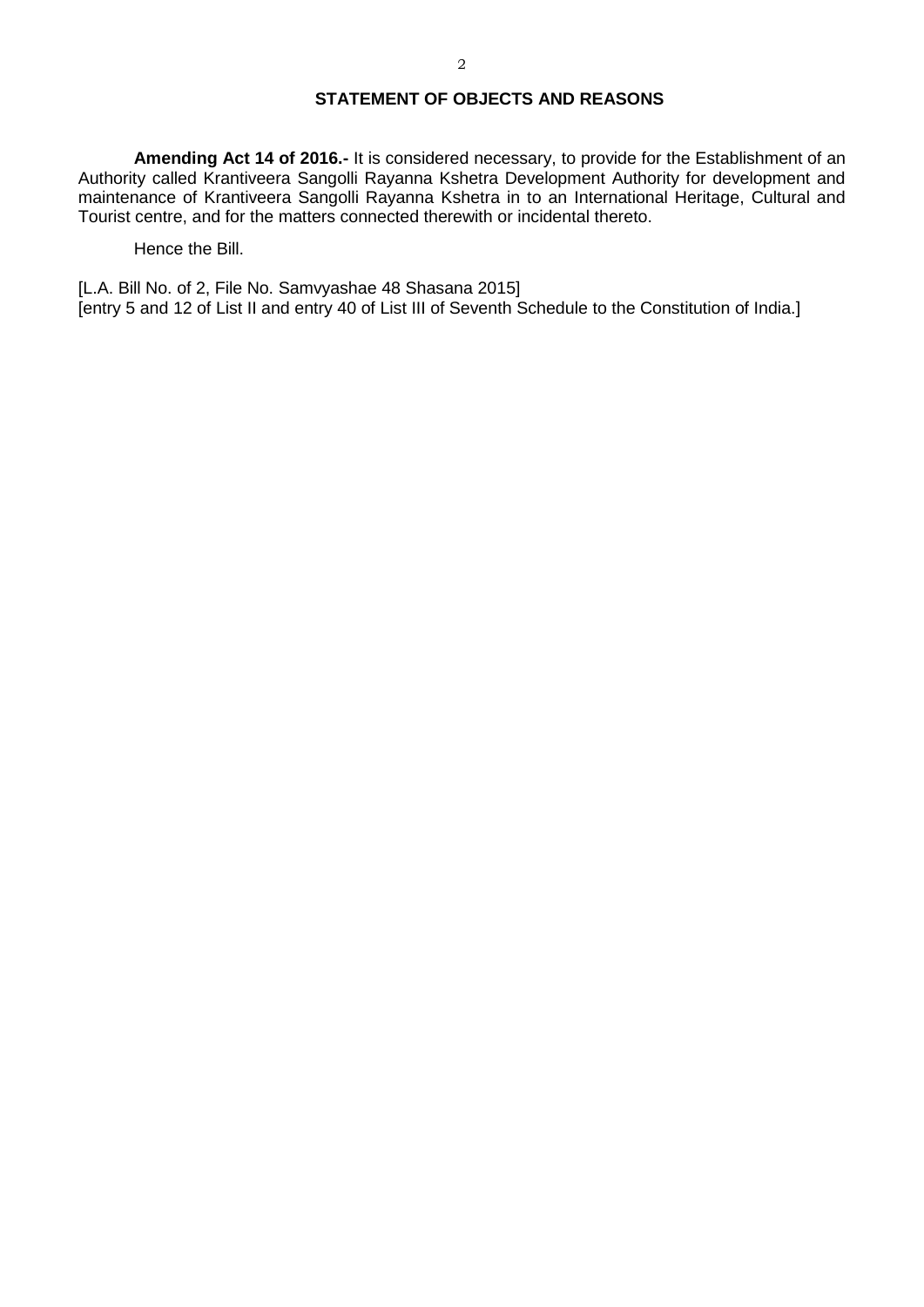### **KARNATAKA ACT NO. 14 OF 2016**

(First published in the Karnataka Gazette Extra-ordinary on the Fifth day of May, 2016)

### **THE KRANTIVEERA SANGOLLI RAYANNA KSHETRA DEVELOPMENT AUTHORITY ACT, 2016**

(Received the assent of the Governor on the Twenty ninth day of April, 2016)

An Act to provide for the establishment of an Authority for development and maintenance of Krantiveera Sangolli Rayanna kshetra in to an international Heritage, Cultural and Tourist centre.

Whereas, it is expedient to provide for the establishment of a Authority for development and maintenance of Krantiveera Sangolli Rayanna Kshetra and into an international Heritage, Cultural and Tourist center;

Be it enacted by the Karnataka State Legislature in the sixty-seventh year of the Republic of India, as follows:-

## **CHAPTER – 1 PRELIMINARY**

**1. Short title, extent and commencement.-** (1) This Act may be called the Krantiveera Sangolli Rayanna Kshetra Development Authority Act, 2016.

<span id="page-2-0"></span>(2) It extends to the area of Sangolli Rayanna Kshetra and heritage site.

(3) It shall come into force on such date as the State Government may, by notification appoint.

<span id="page-2-1"></span>**2. Definitions.-** In this Act, unless the context otherwise requires,-

- (a) 'Amenity' includes roads, streets, sub-ways, lightings, drainages, sanitations, electricity and water supplies or other conveniences, public works, market places, post offices, banks, hospitals, dispensaries, police stations, fair price shops, milk booths, libraries, recreation centers, service stations of any public utility services authorised by the Authority or other facilities; and such other amenities as the Government may, by notification specify;
- (b) 'Authority' means the Krantiveera Sangolli Rayanna Kshetra Development Authority constituted under section 3;
- (c) 'Chairman' means the Chairman of the Authority;
- (d) 'Commissioner' means the Commissioner of the Authority appointed under section 10;
- (e) 'Fund' means fund of the Authority;
- (f) "Government" means the Government of Karnataka;
- (g) "Heritage Site" means the whole of the area comprising the sites specified in the Schedule but excluding the area referred to as protected area under the Ancient Monuments and Historical Sites and Remains Act, 1958 (Central Act 24 of 1958).
- (h) 'Member' means a member of the Authority;
- (i) 'Regulations' means regulations of the Authority made under section 45;
- (j) 'Sangolli Rayanna Kshetra' means and includes limits of Sangolli and Nandagad villages of Khanapur taluk, Belgavi District and area within twelve kilo meters from the villages and lands acquired by Government from time to time for development of Sangolli Rayanna Kshetra and heritage sites and such other area declared by the Government, by notification;
- (k) "Schedule" means Schedule appended to this Act.

## **CHAPTER – II AUTHORITY AND ITS EMPLOYEES**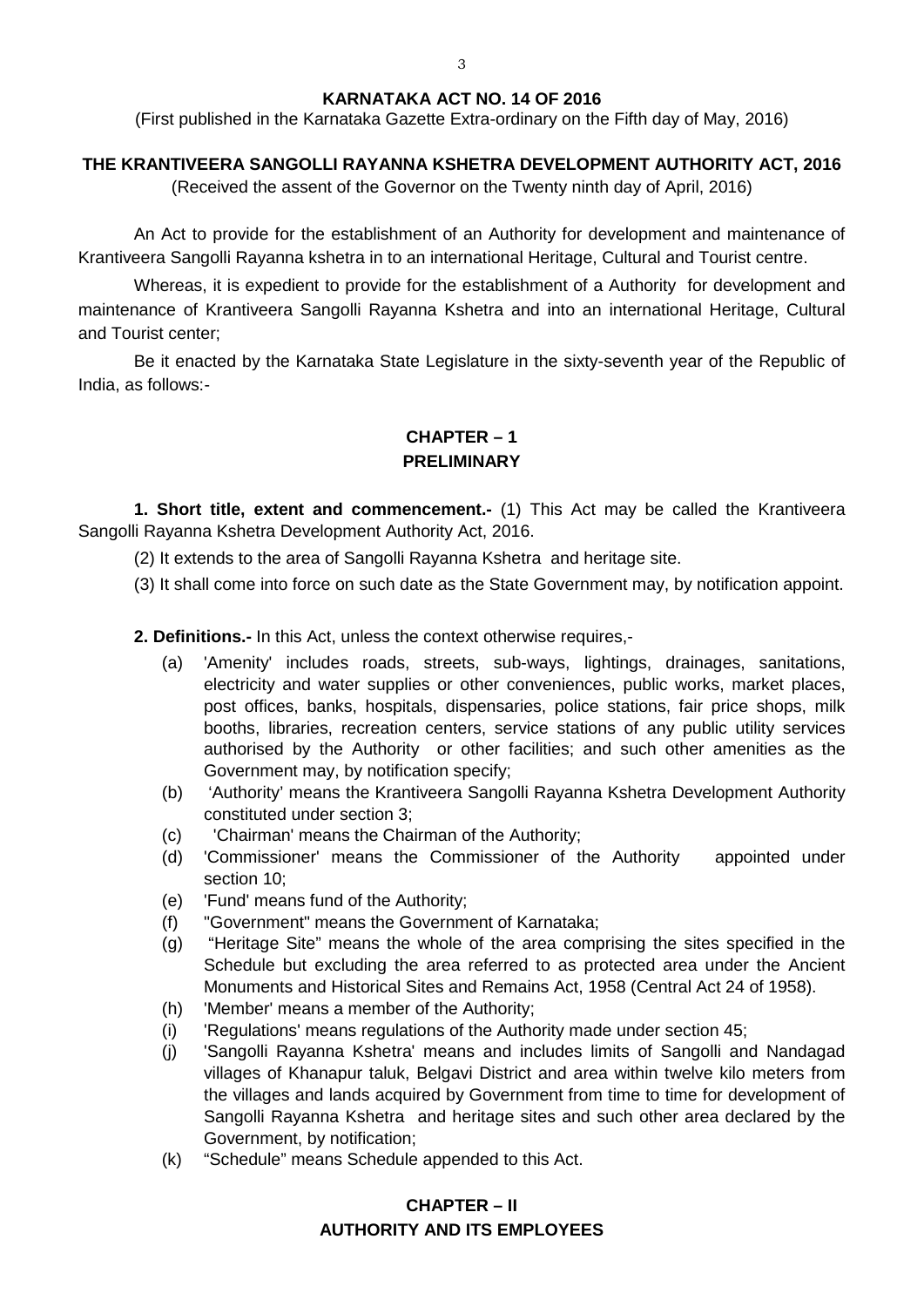<span id="page-3-0"></span>**3. Constitution of the Authority.-** (1) As soon as may be, after the commencement of this Act, there shall be constituted for the purposes of this Act, an Authority called the Krantiveera Sangolli Rayanna Kshetra Development Authority.

(2) The Authority shall have its headquarters at such place as may be determined by the Authority from time to time.

(3) The Authority shall be a body corporate by the name aforesaid, having perpetual succession and a common seal with power to acquire, hold and dispose of property, both movable and immovable, and enter into contract and shall by the said name sue and be sued.

(4) The Authority shall consist of the following members namely:-

| (a) | The Chief Minister of Karnataka                                                                                                                                                                             | Chairman                 |  |  |
|-----|-------------------------------------------------------------------------------------------------------------------------------------------------------------------------------------------------------------|--------------------------|--|--|
| (b) | The Minister in charge of Backward Classes Welfare Department                                                                                                                                               | Co- Chairman             |  |  |
| (c) | The Minister in charge of Kannada and Culture Department                                                                                                                                                    | <b>Ex-officio Member</b> |  |  |
| (d) | The Minister in charge of Revenue Department;                                                                                                                                                               | <b>Ex-officio Member</b> |  |  |
| (e) | The Minister incharge of Belagavi District                                                                                                                                                                  | <b>Ex-officio Member</b> |  |  |
| (f) | The Members of Parliament and Members of the<br>Member<br><b>State</b><br>Legislature representing a part or whole of the Sangolli Rayanna<br>Kshetra whose electoral constituencies lie within its limits; |                          |  |  |
| (g) | <b>Ex-officio Member</b><br>The President, Zilla Panchayat, Belagavi                                                                                                                                        |                          |  |  |
| (h) | Not exceeding five members nominated by the Government who<br>Member<br>knows Hypothesis of Sangolli Rayanna;                                                                                               |                          |  |  |
| (i) | The Principal Secretary to Government, Backward Clases<br>welfare Department                                                                                                                                | <b>Ex-officio Member</b> |  |  |
| (j) | The Secretary to Government, Kannada and Culture Department                                                                                                                                                 | <b>Ex-officio Member</b> |  |  |
| (k) | The Secretary to Government, Revenue Department<br><b>Ex-officio Member</b>                                                                                                                                 |                          |  |  |
| (1) | <b>Ex-officio Member</b><br>The Secretary to Government, Finance Department                                                                                                                                 |                          |  |  |
| (m) | Rural<br>The<br>Secretary to Government,<br>Development<br>and<br>Panchayat Raj Department                                                                                                                  | <b>Ex-officio Member</b> |  |  |
| (n) | The Chief Executive Officer, Tank Development Authority                                                                                                                                                     | <b>Ex-officio Member</b> |  |  |
| (0) | The Chief Executive Officer, Zilla Panchayat, Belagavi.<br><b>Ex-officio Member</b>                                                                                                                         |                          |  |  |
| (p) | The Director, Kannada and Culture Department                                                                                                                                                                | <b>Ex-officio Member</b> |  |  |
| (q) | The Commissioner, Tourism Department                                                                                                                                                                        | <b>Ex-officio Member</b> |  |  |
| (r) | The Executive Officer, Taluq panchayat, Khanapur<br><b>Ex-officio Member</b>                                                                                                                                |                          |  |  |
| (s) | The Executive Officer, Taluq panchayat, Bailahongala                                                                                                                                                        | <b>Ex-officio Member</b> |  |  |
| (t) | The President, Gram Panchayat, Nandagada<br><b>Ex-officio Member</b>                                                                                                                                        |                          |  |  |
| (u) | <b>Ex-officio Member</b><br>The President, Gram Panchayat, Sangolli                                                                                                                                         |                          |  |  |
| (v) | The Commissioner of the Authority<br><b>Member Secretary</b>                                                                                                                                                |                          |  |  |

<span id="page-3-1"></span>**4. Term of office and conditions of services.-** (1) Subject to the pleasure of the Government the non-official members nominated by the Government shall hold office for a period of three years.

(2) Any non-official member may resign his office by writing under his hand addressed to the Government but shall continue in office until his resignation is accepted.

(3) The non-official members shall receive such allowances as may be prescribed.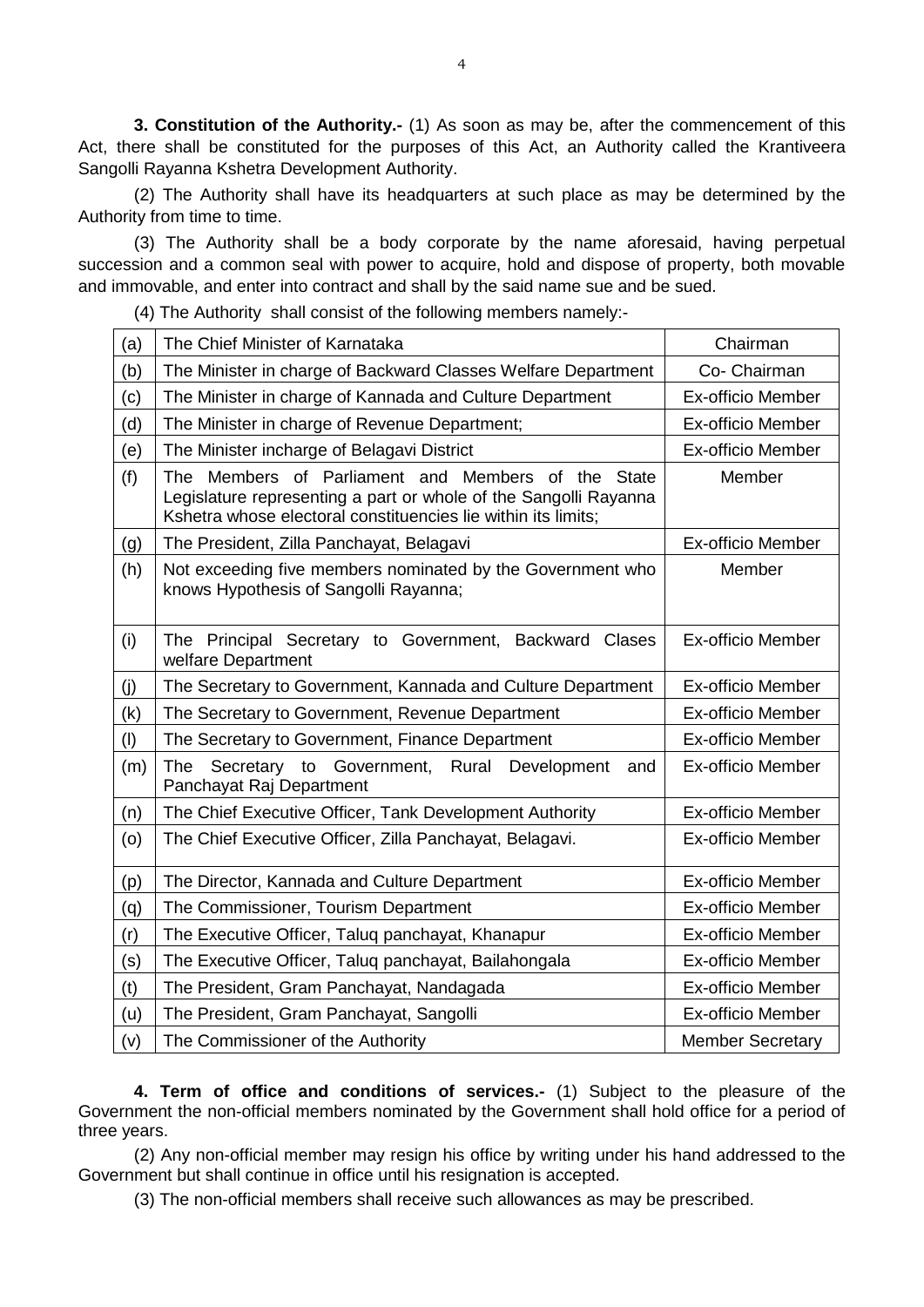**5. Disqualification for office of membership.-** A person shall be disqualified for being appointed as and for being a member if he,-

- <span id="page-4-0"></span>(a) has been convicted and sentenced to imprisonment for an offence which in the opinion of the Government involves moral turpitude; or
- (b) is of unsound mind and stands so declared by a competent court; or
- (c) is an undischarged insolvent; or
- (d) has been removed or dismissed from service of the Central Government or a State Government or a body or corporation owned or controlled by the Central Government or a State Government; or
- (e) has directly or indirectly by himself or as partner, or agent has any share or interest in any work done by the order of the Authority or in any contract or employment with or under or by or on behalf of the Authority ; or
- (f) is employed as a paid legal practitioner on behalf of the Authority or accepts employment as legal practitioner against the Authority :

Provided that, no person shall be disqualified under clause (e) or be deemed to have any share or interest in any contract or employment within the meaning of the said clause by reason only for he is having a share or interest in any newspaper in which any advertisement relating to the affairs of the Authority.

<span id="page-4-1"></span>**6. Removal of member.-** The Government shall remove a member if,-

(a) he becomes subject to any of the disqualifications mentioned in section 5:

Provided that, no member shall be removed on the ground that he has become subject to the disqualification mentioned in clause (e) of that section, unless he has been given an opportunity of making his representation against the proposal; or

(b) he refuses to act or become incapable of acting; or

(c) he, without obtaining leave of absence from the Authority , absents from three consecutive meetings of the Authority :

Provided further that, this clause shall not be applicable in case of ex-officio member; or

(d) in the opinion of the Government he has so abused his position as to render his continuance in office detrimental to the public interest:

Provided that, no member shall be removed under this clause unless he has been given an opportunity of making his representation against the proposal.

<span id="page-4-2"></span>**7. Eligibility for reappointment.-** Any person ceasing to be a member shall unless disqualified under section 5, be eligible for re-appointment as a member.

<span id="page-4-3"></span>**8. Powers of the Authority.-** (1) The Authority shall have power generally to do anything that in its opinion is necessary to do to give effect to the intent and provisions of this Act:

Provided that nothing contained in this section shall be deemed to authorize the Authority to perform any such act as is specifically laid in this Act to be performed by any other authority.

(2) Without prejudice to the generality of sub-section (1), the Authority shall have powers,-

(a) to enter into and perform all such contracts as it may consider necessary or expedient for carrying out any of the purposes of this Act subject to such rules as may be prescribed and every contract shall be made on behalf of the Authority by the Commissioner:

Provided that, no contract involving expenditure of rupees five lakhs and more shall be made without the previous sanction of the State Government;

(b) to borrow any sum required for the purposes of this Act from time to time with the previous sanction of the Government and subject to such conditions as may be prescribed in this behalf;

(c) to lease, sell or otherwise transfer any movable or immovable property which belongs to it and to appropriate or apply any land vested in or acquired by it, subject to section 41 and to such restrictions, conditions and limitations as may be prescribed, for the formation of open spaces or for building purposes or in any other manner for the purpose of a development scheme with prior approval of the State Government.

<span id="page-4-4"></span>**9. Sub-committees of the Authority .-** (1) The Authority may for any specific purpose constitute one or more sub-committees consisting of the Commissioner as Chairman and such other members not exceeding five on each sub-committees.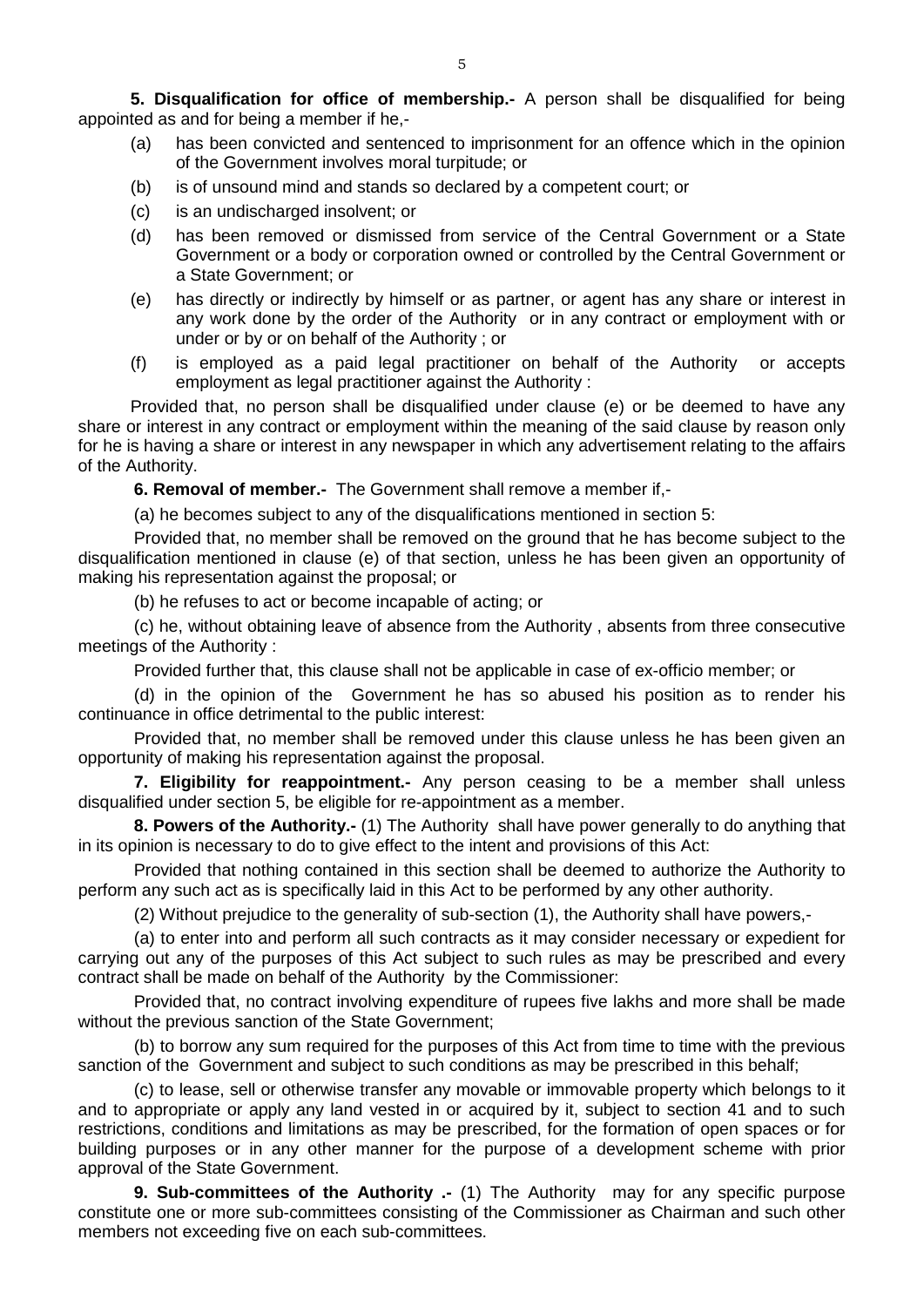(2) The sub-committees shall exercise such of the powers and perform such duties of the Authority which are delegated to it by the Authority.

(3) Each sub-committee shall meet at-least once in a month and shall observe such rules of procedure in regard to the transaction of business at its meeting as may be provided by regulations.

<span id="page-5-0"></span>**10. Appointment of Commissioner.-** (1) The Government shall appoint an officer not below the rank of a Deputy Secretary to Government, to be the Commissioner of the Authority .

(2) The Commissioner shall receive such salary and other allowances as the Government may, from time to time, determine, and his service shall be governed under Karnataka Civil Service Rules.

(3) The Government may, from time to time, grant leave of absence for such period as it thinks fit to the Commissioner.

<span id="page-5-1"></span>**11. Powers and duties of the Commissioner.-** (1) The Commissioner shall be the Chief Executive and Administrative Officer of the Authority .

(2) The Commissioner shall, in addition to performing such functions as are conferred on him by or under this Act or under any law for the time being in force,-

- (a) carry into effect the resolutions of the Authority ;
- (b) conduct the business of the Authority and keep the correspondence;
- (c) carry out and execute such schemes and works as the Government may direct and incur necessary expenditure therefor;
- (d) be responsible for implementing the schemes of the Authority ;
- (e) operate the Bank accounts of the Authority and be responsible for maintaining the accounts of the Authority ;
- (f) exercise supervision and control over the officers and servants of the Authority in matters of executive, administration and service conditions of such officers and servants and regulation of their pay and allowances:
- (g) furnish to the Government a copy of the minutes of the proceedings of the Authority and any return, or other information which the Government may, from time to time, call for;
- <span id="page-5-2"></span>(h) discharge such other functions which are conferred on him by or under this Act or any other law for the time being in force.

**12. Employees of the Authority .-** (1) Subject to such rules as may be prescribed, the Authority may appoint such number of employees as it may find necessary for effective may appoint such number of employees as it may find necessary for effective implementation of the Act:

Provided that, the Government shall appoint a Controller of Finance and Accounts not below the rank of Group 'A' Junior Scale Officer' on deputation either from the Indian Audit and Accounts Service or from the Karnataka State Accounts Service.

(2) The Controller of Finance and Accounts shall report to the Commissioner and shall ensure that financial rules are followed; and accounts are kept upto date, presenting a true and fair picture of the financial affairs of the Authority.

(3) The salaries, allowances and other conditions of service of the employees referred to in sub-section (1), shall be such as may be prescribed.

(4) The Commissioner shall be the appointing authority in respect of employees of the Authority and shall exercise general control and supervision over the personnel of the Authority.

<span id="page-5-3"></span>**13. General disqualification for services under the Authority.-** No person who has directly or indirectly by himself or through his partner or through his agent, any share or interest in any contract, by or on behalf of the Authority or in any employment under the Authority , otherwise than as an officer or employee thereof, shall become or remain an officer or employee of the Authority.

**14. Meetings of the Authority .-** (1) Meetings of the Authority shall be convened by the Commissioner, with the previous approval of the Chairman at such intervals as the Chairman may deem fit and shall be held at such place, as may be determined by the Chairman:

<span id="page-5-4"></span>Provided that, the Authority shall meet atleast twice in a calendar year.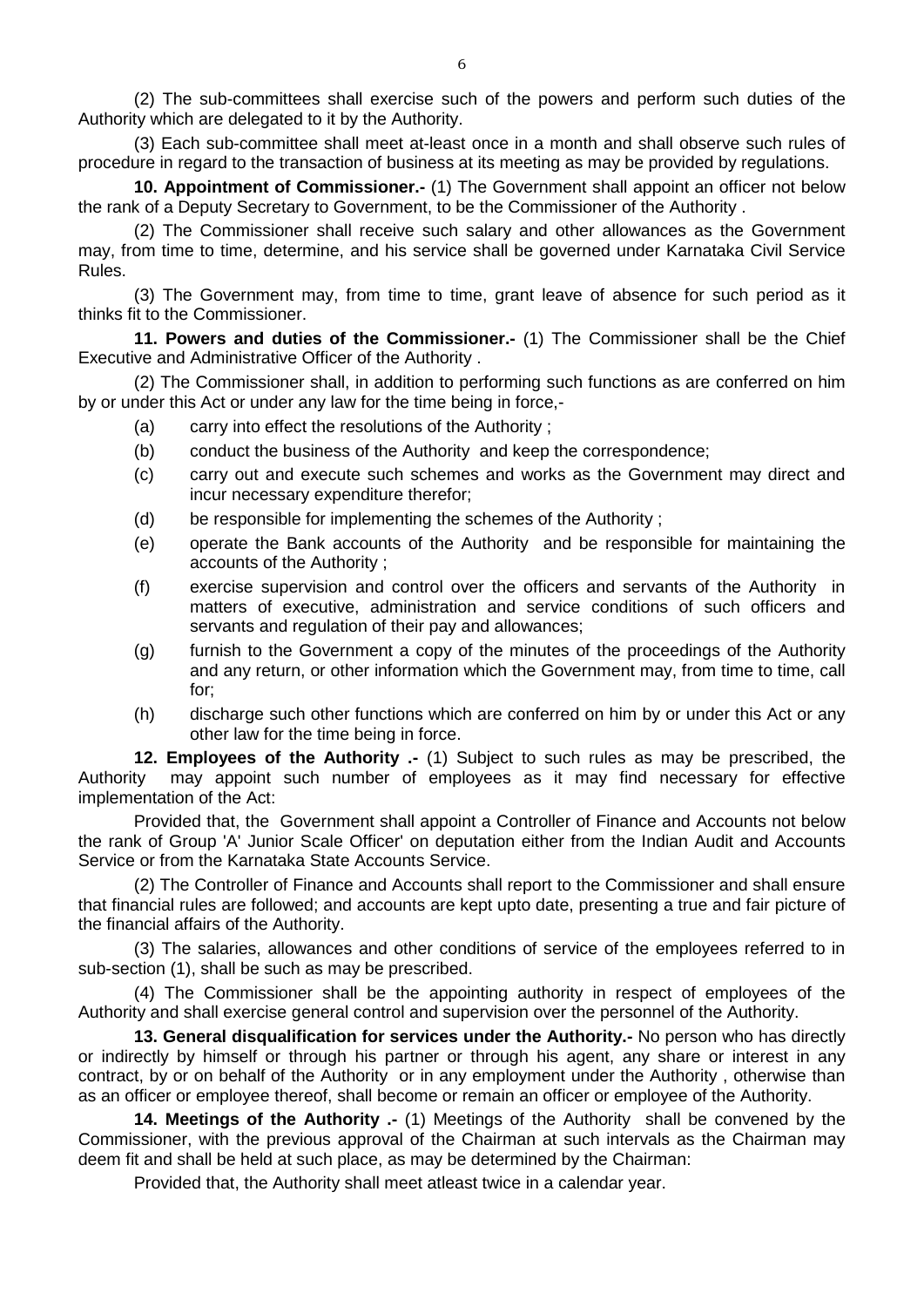(2) Every meeting shall be presided over by the Chairman and if for any reason the Chairman is unable to attend any meeting, Co-Chairman and in his absence any other member chosen by the members present at the meeting, shall preside over the meeting.

(3) Decisions of the Authority shall be, by unanimous affirmative vote of the members present and voting. If there is any difference of opinion on

any particular subject coming for decision before the Authority, the Commissioner shall refer the matter to the Government and the decision of the Government in such matters shall be final.

(4) The Commissioner shall give effect to the decisions of the Authority

Provided that, if in the opinion of the Commissioner any resolution of the Authority contravenes any provision of this Act or any other law or of any rule, notification or regulation made or issued under this Act or any other law or of any order passed by the Government or is prejudicial or detrimental to the interests of the Authority or the interests of the development and maintenance of Sangolli Rayanna Kshetra, he shall within fifteen days of the passing of the resolution, refer the matter to the Government for orders thereon and inform the Authority at its next meeting, of the action taken by him and until orders of the Government on receipt of such reference the Commissioner shall not be bound to give effect to such resolution.

(5) The Authority may by regulation specify the procedure with regard to the transaction of business at its meetings, not inconsistent with the provisions of this Act or the rules.

<span id="page-6-0"></span>**15. Proceedings presumed to be good and valid.-** No disqualification of or defect in the appointment of any person acting as the Chairman or member shall be deemed to vitiate any act or proceeding of the Authority, if such act or proceeding is otherwise in accordance with the provisions of this Act.

<span id="page-6-1"></span>**16. Decisions of the Authority by circulation of note.-** (1) The Chairman may direct that any case may, instead of being brought up for discussion at a meeting of the Authority , be circulated by sending a note in the prescribed form amongst the members of the Authority for opinion. If all the members unanimously agree for the proposal contained in the note circulated, it shall be deemed to be affirmative decision of the Authority and further action taken accordingly. If there is any difference of opinion on any particular subject taken up for the decision of the Authority by circulation, the Commissioner shall refer the matter to the Government, and the decision of the Government thereon shall be final.

(2) In cases which are circulated for opinion under sub-section (1), if any member fails to communicate his opinion to the Commissioner by a date to be specified in the note, it shall be presumed that such member has accepted the proposal contained in the note circulated.

(3) The provisions of section 14 shall mutatis mutandis apply to the decisions of the Authority by circulation under this section.

<span id="page-6-2"></span>**17. Power of Chairman to take certain decisions.-** Where the Chairman is of the opinion that a matter is so urgent that it cannot wait or that a matter is frivolous, not necessitating convening of a meeting of, the Authority under section 14 or for a Authority decision, by circulation under section 16, he may pass such orders as he may deem fit and it shall be implemented in the same manner as the decisions of the Authority :

Provided that, every decision so taken by the Chairman under this section shall be put up to the Authority at its next meeting.

#### **CHAPTER III**

#### <span id="page-6-3"></span> **DEVELOPMENT AND MAINTAINANCE OF SANGOLLI RAYANNA KSHETRA**

**18. Vesting of heritage sites in Sangolli Rayanna Kshetra in the Authority.-** (1) Notwithstanding any custom, tradition, practice or terms of any trust created and subsisting under any law for the time being in force, the full control, management and superintendence of all or any of the heritage sites at Heritage Sites specified in the Schedule shall vest in the Government and thereafter it shall be transferred to the Authority, from the date notified by the Government:

(2) The Government may by general or special order make transitory provisions, if in the opinion of the Government, it is expedient so to do.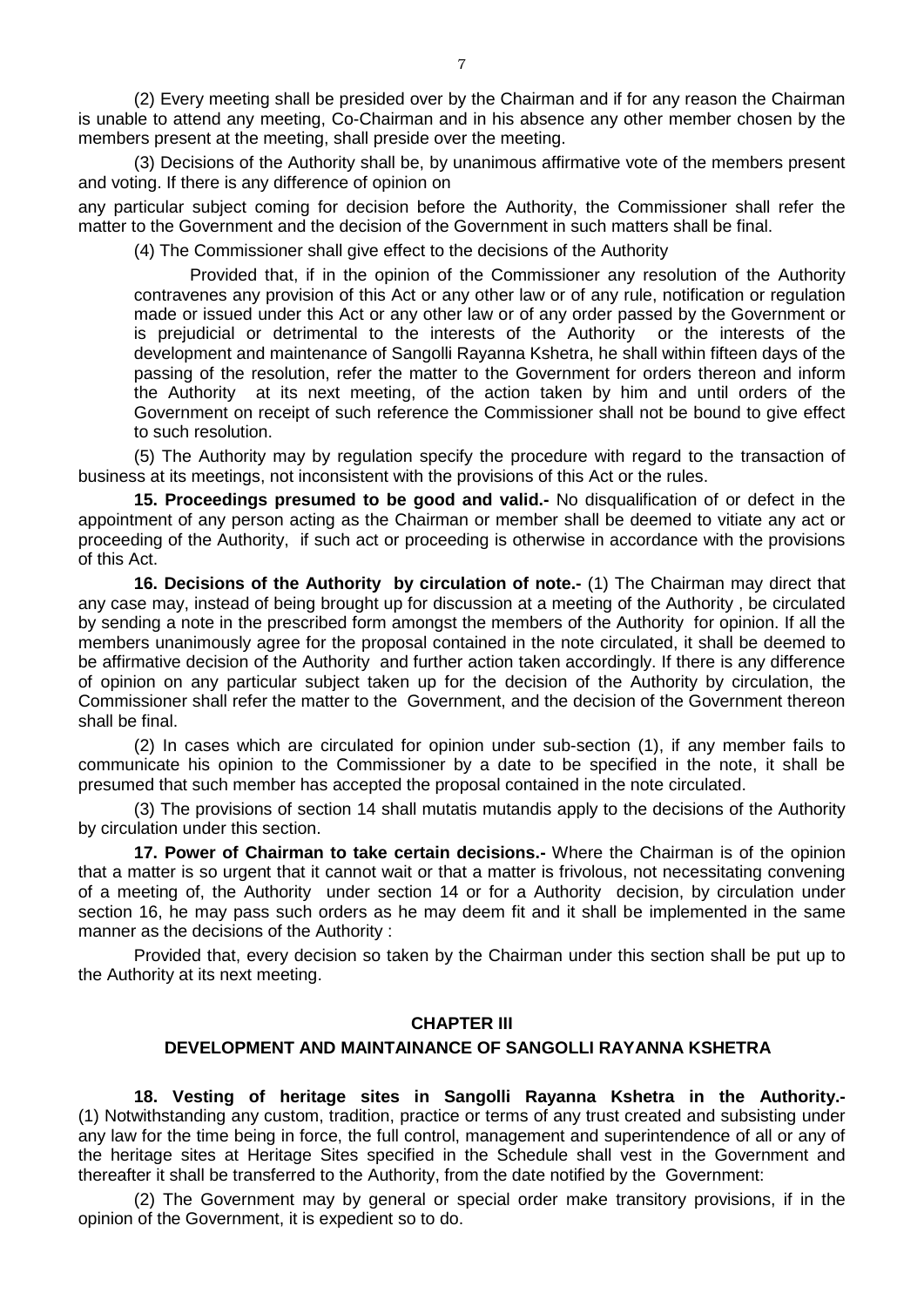<span id="page-7-0"></span>**19. Power to amend the Schedule.-** The Government may by notification amend the Schedule by adding or modifying any entry therein, after following such procedure as may be prescribed.

<span id="page-7-1"></span>**20. Preparation of developmental plan, its approval and execution.-** (1) The Authority shall, as soon as may be, after its constitution prepare a plan for the development of Sangolli Rayanna Kshetra into an international Heritage, Cultural and Tourist centre and a centre for deliberation and propagation of the freedom fighter Sri Sangolli Rayanna and his contemporaries. The Development plan may include,-

- (a) remantling of any heritage site or structure and programmes for its maintenance;
- (b) proposals for acquiring land by acquisition or purchase, exchange or otherwise, which in the opinion of the Authority is necessary for execution of the development plan;
- (c) putting up public parks, horticultural or zoological gardens, fountain gardens, artificial water falls, game parks, lakes with boating or other water games or such other tourist attractions;
- (d) construction of choultries, lodging houses, cottages, hotels, restaurants and Authority inn houses to cater to different classes of tourists;
- (e) construction of necessary chain of shops or shopping complexes;
- (f) construction of an auditorium or memorial Hall;
- (g) construction of exhibition halls and Historical propagation halls at strategic places;
- (h) provision of amenities as defined in clause (a) of section 2;
- (i) laying and relaying of all or any land including, construction and reconstruction of buildings;
- (j) providing drainage, electricity and water supply and sanitation;
- (k) raising any land which the Authority may consider expedient to raise to facilitate its plan of action in general and better drainage in particular;
- (l) forming open spaces for the better ventilation of the area comprised in the Sangolli Rayanna Kshetra or in any adjoining area;
- (m) the demolition of all buildings unfit for human habitation and not fitting into the developmental plan;
- (n) the demolition of obstructive building or portions of buildings;
- (o) the construction and reconstruction of buildings, their maintenance and preservation;
- (p) the sale, letting or exchange of any property comprised in the scheme, subject to the provisions of section 36;
- (q) providing accommodation to the employees of the Authority ;
- (r) providing facilities for communication and transport;
- (s) such adjustments and agreements with the existing religious institutions in the geographical area of developmental plan which can be allowed to continue so long as they fit into the scheme of the developmental plan;
- (t) any other matter for which in the opinion of the Authority , it is expedient and incidental to make provision with a view to develop and maintain the Sangolli Rayanna Kshetra as a cultural centre, place of heritage and an international tourist centre and a centre for deliberation and propagation of the freedom fighter Sri Sangolli Rayanna and his contemporaries.
- (u) excavation and exploration of archaeological nature to unearth ancient monuments if any believed to be buried in any of the historical and heritage sites within the territorial limits of the Authority :

Provided that nothing contained in this clause shall be deemed to over ride the provisions of Ancient Monuments and Historical Sites and Remains Act, 1958 (Central Act 24 of 1958).

(2) The development plan prepared under sub-section (1) shall be forwarded by the Commissioner to the Government for its approval. The Government may approve the plan with or without any modifications.

(3) After approval of the development plan under sub-section (2), the Government may, on the recommendations of the Authority make such modifications to the plan as it deems necessary, from time to time.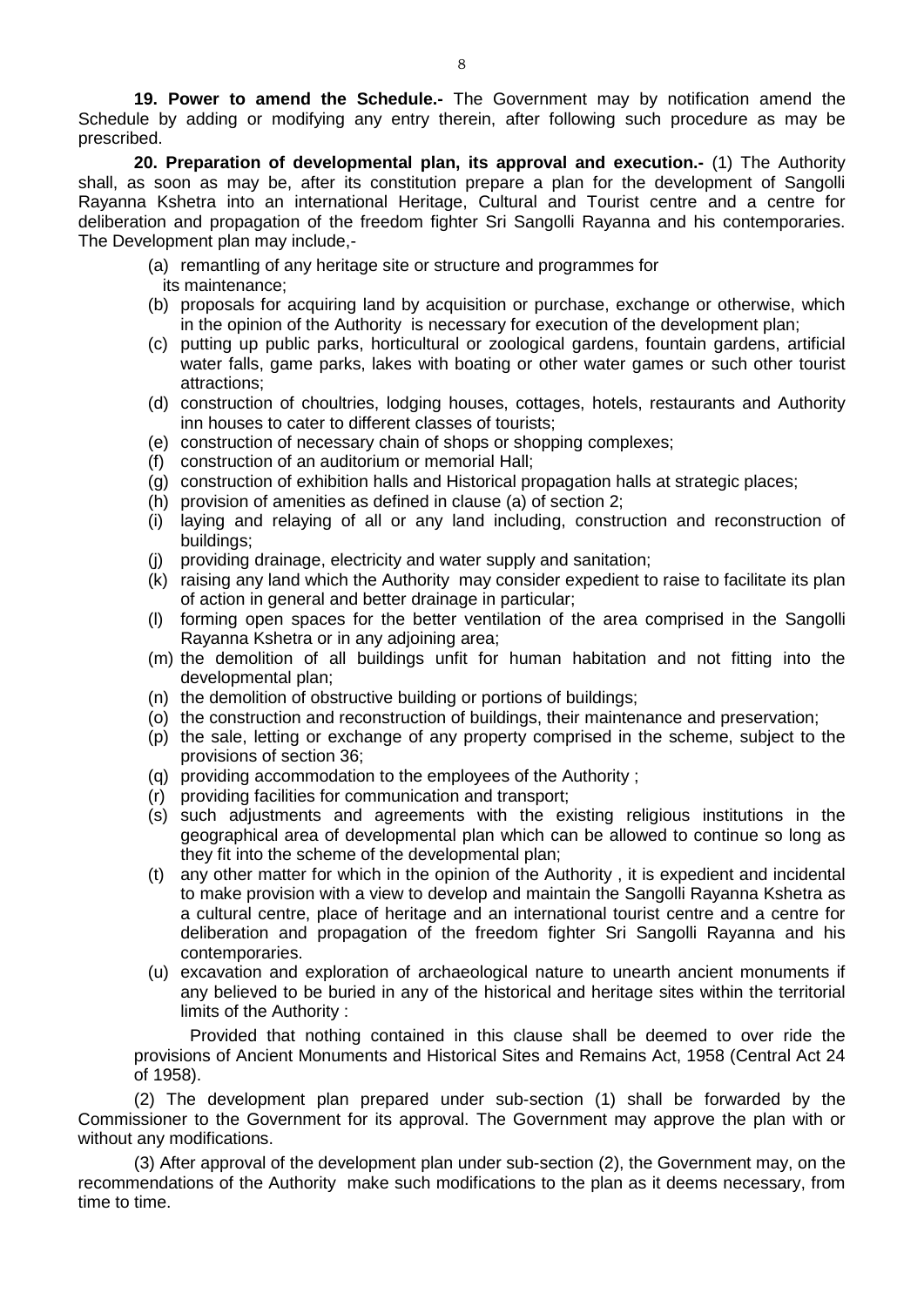(4) The Authority shall have power to undertake works and incur expenditure for execution of development plans approved by the Government under this section.

<span id="page-8-0"></span>**21. Maintenance of Sangolli Rayanna Kshetra.-** The Government may by rules on the recommendation of the Authority or otherwise make provision for the maintenance of Sangolli Rayanna Kshetra which shall include the manner in which the properties of the Authority including the heritage sites can be employed, the rates, fees or other charges that can be collected from the visitors, tourists and other visitors to the town for the various facilities that they could make use of and for such other matters as may be expedient from the premises of the heritage sites; power to recover rent or damages as arrears of land revenue.

<span id="page-8-1"></span>**22. No other authority or person to undertake development without permission of the Authority.-** (1) Notwithstanding anything contained in any law for the time being in force, except with the previous permission of the Authority, no authority or person shall undertake any development within the Sangolli Rayanna Kshetra of the types as the Authority may from time to time specify by notification published in the Official Gazette.

(2) No local authority shall grant permission for any development referred to in sub-section (1), within the Sangolli Rayanna Kshetra, unless the Authority has granted permission for such development.

(3) Any authority or person desiring to undertake development referred to in sub-section (1) shall apply in writing to the Authority for permission to undertake such development.

(4) The Authority may, after making such inquiry as it deems necessary grant such permission without or with such conditions, as it may deem fit, to impose or refuse to grant such permission.

(5) Any authority or person aggrieved by the decision of the Authority under sub-section (4) may, within thirty days from the date of the decision appeal against such decision to the Government, whose decision thereon shall be final:

Provided that, where the aggrieved authority submitting such appeal is under the administrative control of the Central Government, the appeal shall be decided by the State Government, after consultation with the Central Government.

(6) In case any person or authority does anything contrary to the decision given under subsection (4) as modified in sub-section (5), the Authority shall have power to pull down, demolish or remove any development under taken contrary to such decision and recover the cost of such pulling down, demolition or removal from the person or authority concerned.

**23. Power of entry.-** The Authority may authorise any person to enter into or upon any land or building with or without assistants or workmen for the purposes of,-

- <span id="page-8-2"></span>(a) making any enquiry, inspection, measurement or survey or taking levels for such land or building;
- (b) examining works under construction and ascertaining the course of sewers and drains;
- (c) digging or boring into the sub-soil;
- (d) setting out boundaries and intended lines of work;
- (e) making such levels, boundaries and lines by placing marks and cutting trenches;
- (f) ascertaining whether any land is being or has been developed in contravention of any plan or in contravention of any conditions subject to which such permission has been granted; or
- (g) doing any other thing necessary for the efficient administration of this Act.

Provided that,-

- (i) no such entry shall be made except between the hours of sunrise and sunset and without giving reasonable notice to the occupier, or if there be no occupier, to the owner of the land or building;
- (ii) sufficient opportunity shall in every instance be given to enable women or children, if any, to withdraw from such land or building;
- <span id="page-8-3"></span>(iii) due regard shall always be had, so far as may be, compatible with the exigencies of the purpose for which the entry is made, to the social and religious usage of the occupants of the land or building entered.

**24. Levy of Fee.-** It shall be lawful for the Authority to levy, at such rate as may, by the regulations be specified, a fee for grant of permissions under section 22.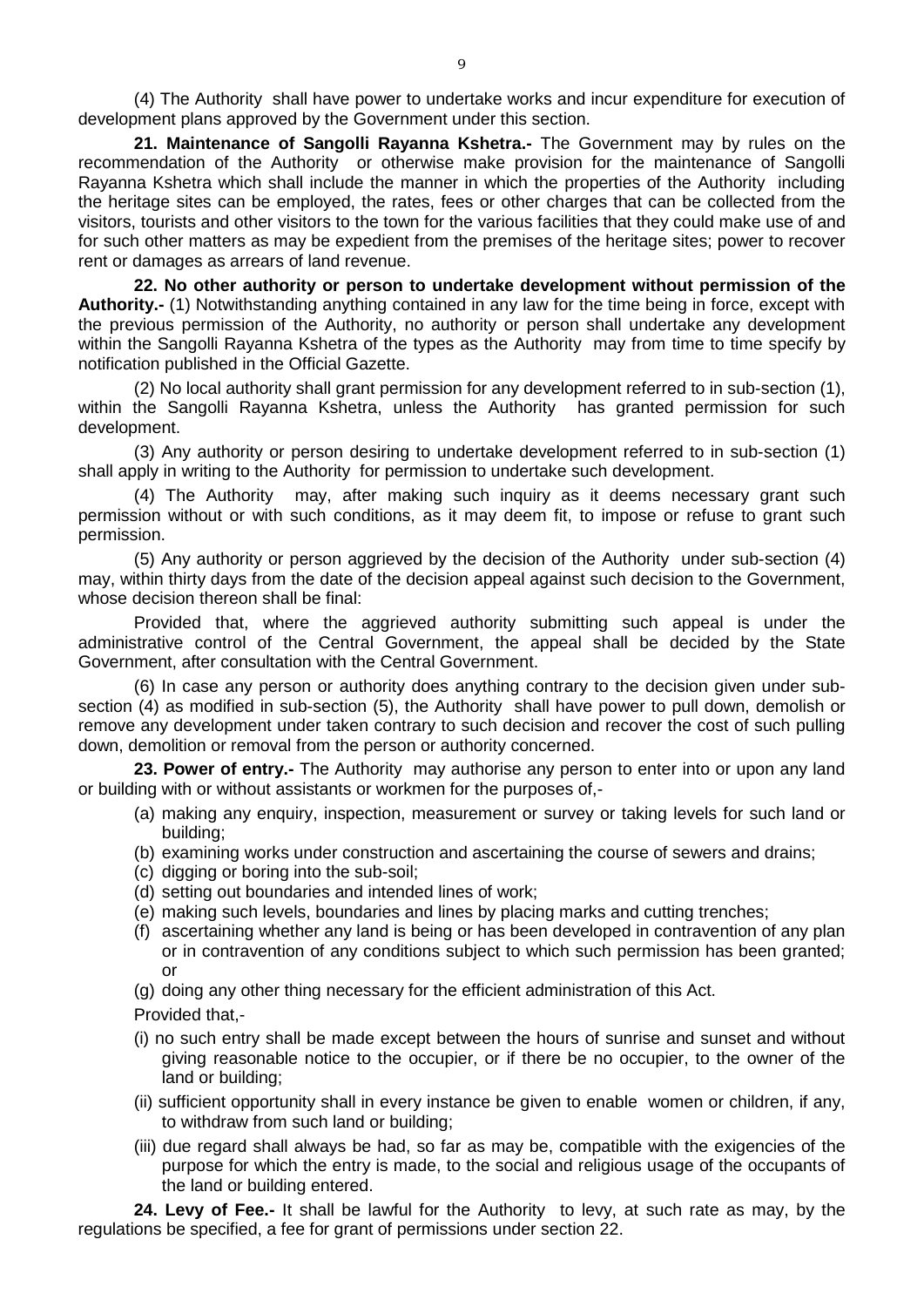<span id="page-9-0"></span>**25. Delegation of powers of the Government on the Authority .-** Notwithstanding anything contained in the Karnataka Ancient and Historical Monuments and Archaeological Sites and Remains Act, 1961 (Karnataka Act 7 of 1962) the Government may by notification delegate any of its powers to be exercisable by it on the Authority and on the issuance of such notification the Authority shall have such powers and perform such functions as may be specified in the notification.

<span id="page-9-1"></span>**26. Duty to maintain streets etc.,.-** Notwithstanding anything contained in the Karnataka Municipalities Act, 1964 (Karnataka Act 22 of 1964) it shall be incumbent on the Authority to make reasonable and adequate provision by any means or measures which it is lawfully competent to use or take, for the following matters, namely:-

- (a) the maintenance, keeping in repair, lighting and cleansing of the streets in the Sangolli Rayanna Kshetra;
- <span id="page-9-2"></span>(b) the drainage, sanitary arrangement and water supply in respect of the streets in the Sangolli Rayanna Kshetra.

**27. Application of (Karnataka Act 32 of 1974) to the Authority Premises.-** (1) Subject to the provisions of sub-section (2) the State Government, may by notification provide from such date as may be specified in the notification that the Karnataka Public Premises (Eviction of Unauthorised Occupants) Act, 1974 shall apply to premises belonging to, vesting in, or leased by, the Authority as that Act applies in relation to public premises.

(2) On a notification being issued under sub-section (1), the aforesaid Act, and the rules made thereunder shall apply to the premises of the Authority with the following modifications, that is to say,-

- (a) the Government may appoint any officer of the Government or of the Authority as it thinks fit, to be the competent officer for the purposes of the aforesaid Act;
- (b) reference to "Public Premises" in that Act and those rules shall be deemed to be references to premises of the Authority , and references to " the State Government" in section 6,7,8,14, 15, 16 and 17 of that Act shall be deemed to be references to the Authority.

**28. Promotion of Tourism by the Authority .-**The Authority may organize programmes and activities for promotion of tourism, cultural and Historical Heritage centre to give wider publicity to the heritage sites. Such programmes may include,-

- <span id="page-9-3"></span>(a) Birthday Celebration of Sangolli Rayanna.
- (b) Martyr Celebration of Sangolli Rayanna .
- (c) Art Exhibitions and Sales.
- (d) Seminars, Symposia, workshops.
- <span id="page-9-4"></span>(e) Annual Fairs and Festivals of special nature.

**29. Delegation of powers.-** (1) The State Government, may by notification, delegate any of the powers conferred on it by or under this Act, to any other authority, except the power to make rules under section 44.

(2) The Authority may by regulations, delegate any of the powers conferred on it by or under this Act to the Commissioner or other officers of the Authority , except the power to make regulations under section 45.

## **CHAPTER IV FINANCE AND PROPERTY**

**30. Fund of the Authority .-** (1) There shall be a Fund called the Sangolli Rayanna Kshetra Development Authority Fund.

<span id="page-9-5"></span>(2) There shall be credited to the said Fund,-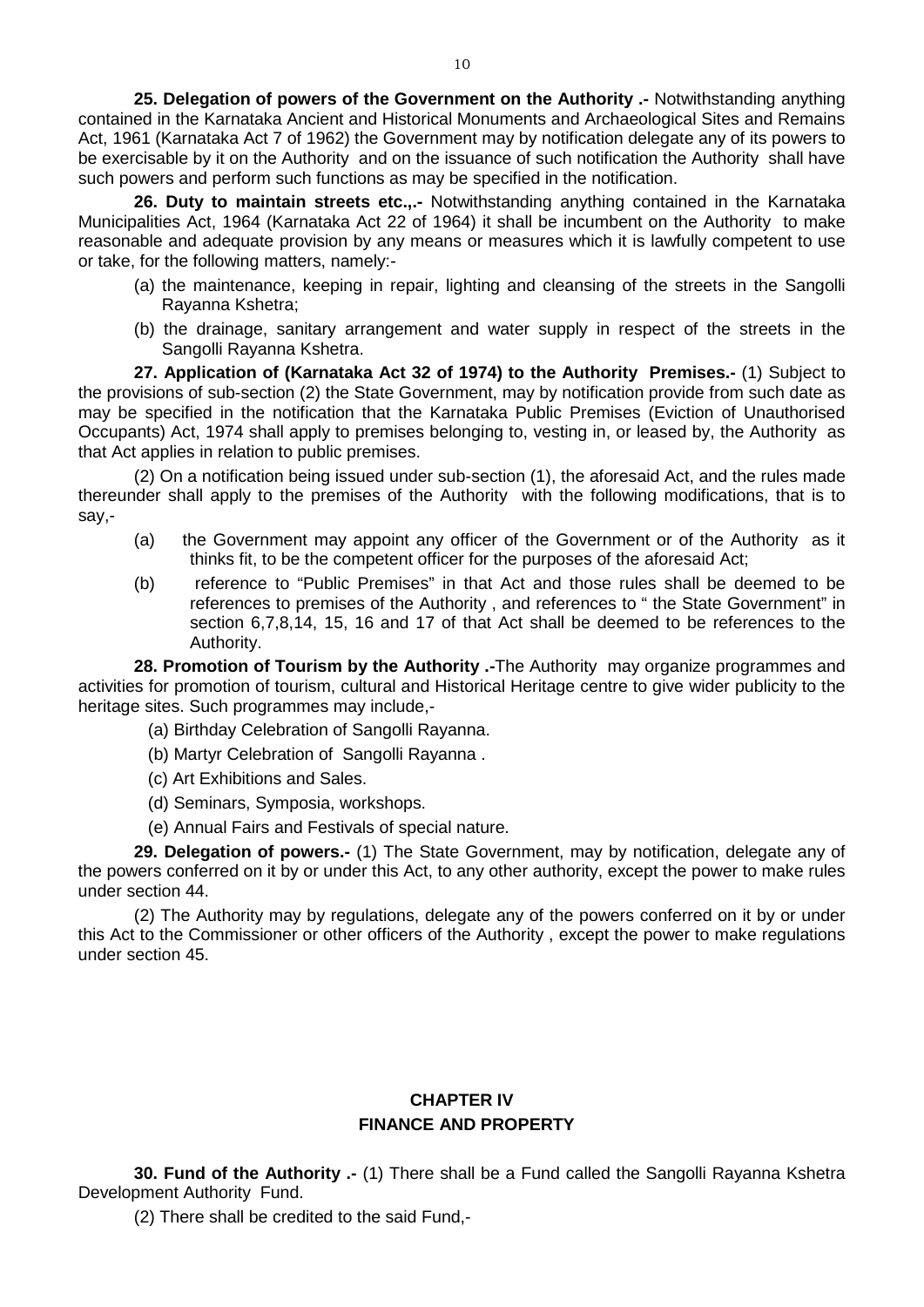(i) all grants, subventions, donations and gifts made by the Central Government, State Government, any local authority or any body, whether incorporated or not or any person;

(ii) the amount borrowed by the Authority ; and

(iii) all other sums received by or on behalf of the Authority from any source whatsoever.

(3) Except as otherwise directed by the Government all moneys credited to the Fund shall be invested in any Scheduled Bank or in the Government Treasury.

(4) The administrative expenses of the Authority including the salaries, allowances and pension if any, payable to the Commissioner and other officer and employees of the Authority shall be defrayed out of the fund of the Authority .

<span id="page-10-0"></span>**31. Application of the Fund.-** The Fund and all property held or vested in the Authority shall be applied for carrying out the purposes of this Act.

<span id="page-10-1"></span>**32. Grant by the Government.-** The Government may every year make a grant to the Authority of a sum equivalent to the administrative expenses of the Authority , until the Authority reaches self maintenance stage out of its own resources.

<span id="page-10-2"></span>**33. Budget of the Authority .-** (1) The Authority shall prepare every year, before such date and in such form as may be prescribed, a budget estimate of its income and expenditure for the financial year to commence

on the first day of April next following and shall forward it to the Government for sanction. The Authority may also prepare supplementary Budget Estimates, during the course of any financial year, if necessary.

(2) The Government shall approve the Budget Estimates and Supplementary Budget Estimates with or without modifications.

(3) In cases of extreme urgency, it shall be competent for the Commissioner to incur expenditure not exceeding ten lakhs of rupees in a financial year, notwithstanding the fact that such expenditure has not been included in the annual or Supplementary Budget Estimate approved by the Government under sub-section (2).

(4) The Commissioner shall also have power to reappropriate funds from one unit of expenditure to another unit, subject to a maximum of rupees five lakh at a time.

<span id="page-10-3"></span>**34. Accounts and audit.-** (1) The Commissioner shall cause to be maintained such books of accounts and other registers as may be prescribed and shall prepare in the prescribed manner an annual statement of accounts.

(2) The financial year of the Authority shall commence on 1st April of each calendar year and shall end on 31st March of the succeeding calendar year.

(3) The accounts of the Authority shall be audited annually by the Controller, State Accounts Department. The Authority or the Government may order concurrent and special audits also.

(4) The auditor shall, for the purposes of the audit, have access to all the accounts and other records of the Authority .

(5) As soon as may be after the receipt of the annual statement of accounts and the report of the auditor, the Authority shall consider it in its meeting and send a copy of the annual statement of accounts together with a copy of the report of the auditor to the Government, along with its explanation on the comments made by the auditor, if any, and a statement of action taken by the Authority to remedy the irregularities or loopholes, if any, pointed out by the auditor.

(6) The Government may after perusal of the report of the auditor, and other documents submitted to it, as in sub-section (5), give such directions as it thinks fit to the Authority and the Authority shall comply with such directions.

<span id="page-10-4"></span>**35. Reports.-** (1) The Authority shall prepare an Annual Report of its working for each financial year and submit it to the Government along with other reports under section 34.

(2) The Authority shall before such date, in such form and at such intervals as may be prescribed, submit the prescribed reports to the Government.

## **CHAPTER V**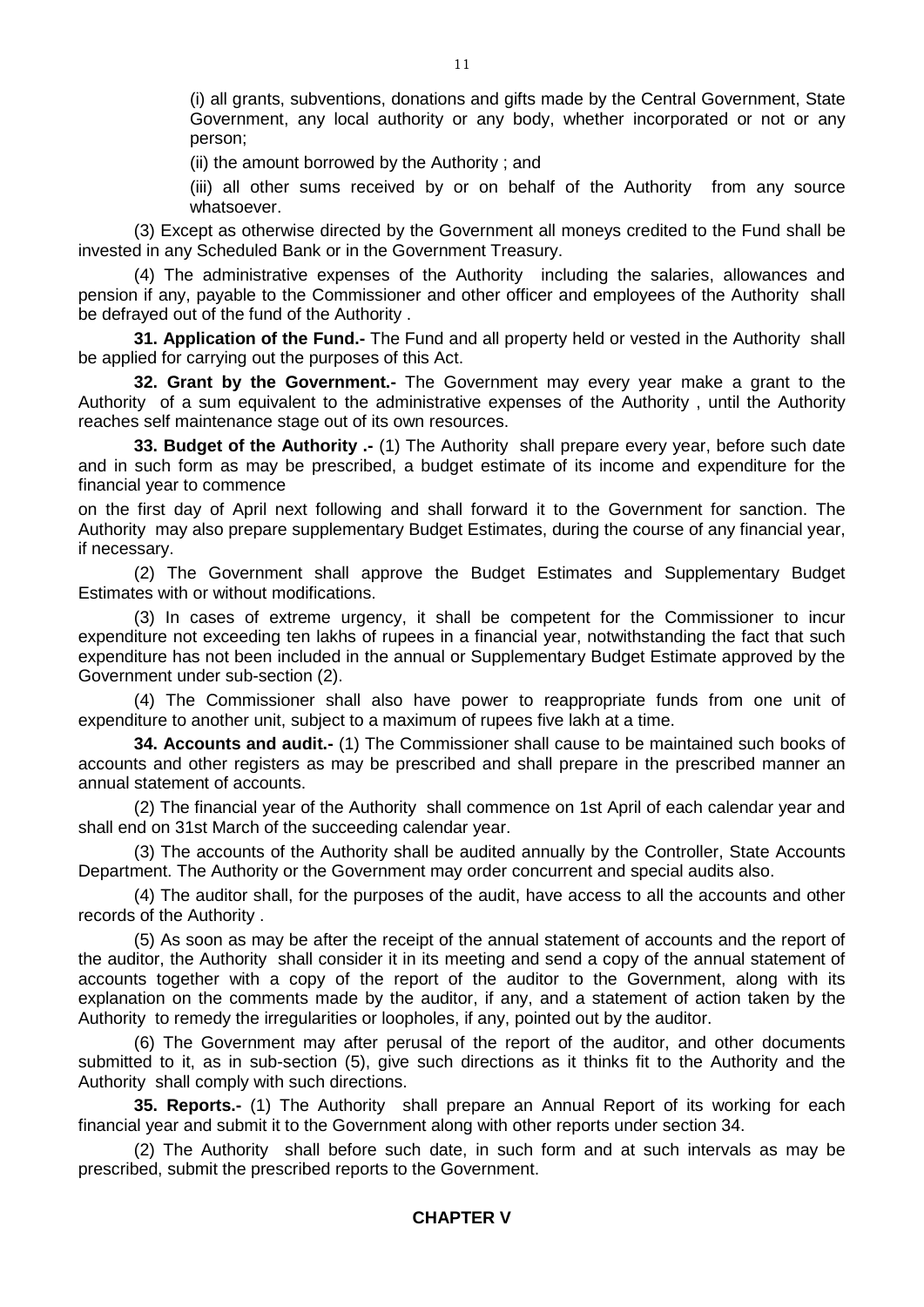#### **MISCELLANEOUS**

<span id="page-11-0"></span>**36. Authority not to sell any land within its jurisdiction.-** The Authority shall not sell any land within its jurisdiction for any purpose and to any person except with the prior approval of the Government.

<span id="page-11-1"></span>**37. Certain persons to be public servants.-** All members, officers and servants of the Authority , shall be deemed, when acting or purporting to act in pursuance of any of the provisions of this Act, to be public servants within the meaning of section 21 of the Indian Penal Code.

<span id="page-11-2"></span>**38. Protection of action taken under this Act.-** No suit, prosecution or other legal proceeding shall lie against any person for anything which is in good faith done or purported to be done under this Act.

<span id="page-11-3"></span>**39. Default in performance of duty.-** (1) If the Government is satisfied that the Authority has made default in performing any duty imposed on it by or under this Act, it may fix a period for the performance of that duty.

(2) If in the opinion of the Government, the Authority fails or neglects to perform such duty within the period so fixed for its performance, it shall be lawful for the Government, notwithstanding anything contained in section 4 to supersede and reconstitute the Authority in the prescribed manner.

(3) After the supersession of the Authority and until it is reconstituted, the powers, duties and functions of the Authority under this Act shall be carried on by the Government or by such officer or officers, as the Government may appoint for this purpose.

<span id="page-11-4"></span>**40. Dissolution of the Authority .-** (1) The Government may, by notification, declare that with effect from such date as may be specified in the notification, the Authority shall be dissolved:

Provided that, no such declaration shall be made by the Government unless, a resolution to that effect has been moved in and passed by both Houses of the State Legislature.

- (2) With effect from the date specified in the notification under sub-section (1).
	- (a) all properties, funds and dues which are vested in and realisable by the Authority shall vest in and be realisable by the Government.
	- (b) all liabilities enforceable against the Authority shall be enforceable against the Government to the extent of the properties, funds and dues vested in and realised by the Government.

<span id="page-11-5"></span>**41. Control by the Government.-** (1) The State Government shall have general administrative control and supervision over all activities and affairs of the Authority .

(2) The Government may call for the records of any proceedings of the Authority, the Commissioner or any officer subordinate to the Authority, for the purpose of satisfying itself as to the correctness, legality or propriety of such proceedings and may pass such order with respect thereto as it thinks fit.

<span id="page-11-6"></span>**42. Government's powers to give directions.-** The Government may give such directions to the Authority as in its opinion are necessary or expedient for carrying out the purpose of this Act and it shall be the duty of the Authority , to comply with such directions.

<span id="page-11-7"></span>**43. Removal of difficulties.-** If any difficulty arises in giving effect to the provisions of this Act, the Government may by notification, make such provisions as appear to it to be necessary or expedient for removing the difficulty.

<span id="page-11-8"></span>**44. Power to make rules.-** (1) The Government may, after previous publication, by notification make rules to carry out the purposes of this Act.

(2) Every rule or notification made under this Act shall be laid as soon as may be after it is made, before each House of the State Legislature while it is in session, for a total period of thirty days which may be comprised in one session or in two or more successive sessions and if before the expiry of the session immediately following the session or the successive sessions aforesaid, both Houses agree in making any modification in the rule or notification or both Houses agree that the rule or notification should not be made, the rule or notification shall, from the date on which the modification or annulment is notified have effect only in such modified form or be of no effect as the